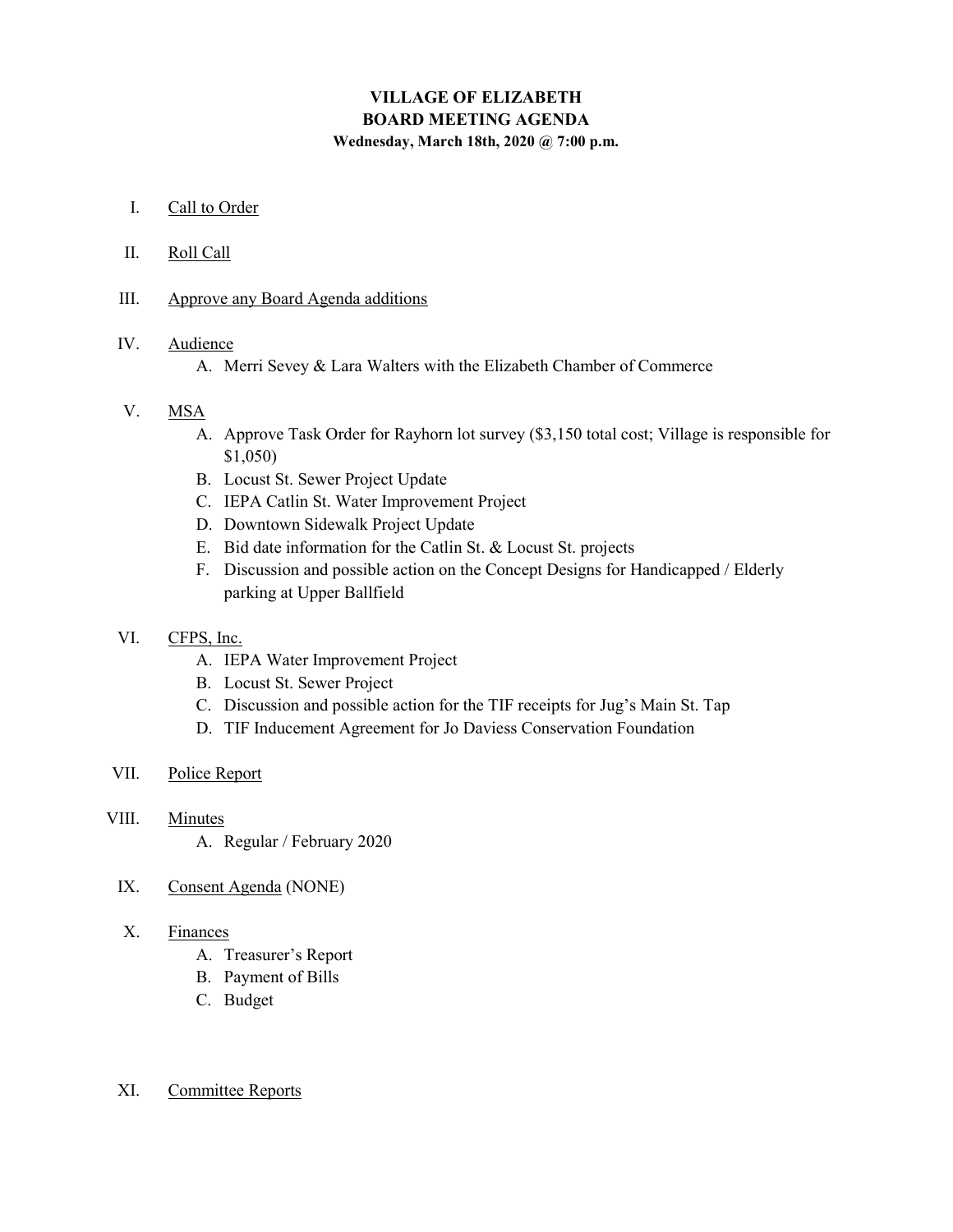- A. Public Works (See minutes)
	- 1. ITEP Downtown Sidewalk Update (Water Main paid for by IDOT; VOE to do pavement of alley above new main; VOE has option to upgrade to 12'' main at our cost; Construction estimated to begin in 2022; VOE can reapply for additional ITEP grants; public meeting will be required; VOE may be responsible for new land purchase)
- B. Administrative (See minutes)
- C. Economic Development

## XII. Attorney Comments

- A. Executive Order in response to COVID-19 from the IL Governor's Office
- B. Update on IDOT Hwy 20 Maintenance agreement
- C. Discussion and Possible Action on approving the Annexation Petition for the CTE Academy (Parcel #'s 07-000-255-00 & 07-000-270-03)
- D. Approve the Cost Sharing Agreement for the Rayhorn lot survey (VOE to pay \$1,050; Rayhorn to pay \$500; Harms to pay \$1,600)
- E. Sycamore St. Cease and Desist letter
- F. Zoning Ordinance
- XIII. Old Business (Other than Committee Mtg Minutes/Consent Agenda)
	- A. Apple River Fort Annexation
	- B. Generator for Village Hall
- XIV. New Business (Other than Committee Mtg Minutes/Consent Agenda)
	- A. Discussion and possible action on approving the Engagement Letter for Kenneth Beth with Gilmore & Bell PC to act as our bond counsel for the Locust St. sewer project for a fee of \$4,500
	- B. Adoption of AN ORDINANCE AUTHORIZING THE ISSUANCE OF UP TO \$390,000 SEWERAGE SYSTEM REVENUE BONDS OF THE VILLAGE OF ELIZABETH, JO DAVIESS COUNTY, ILLINOIS, FOR THE PURPOSE OF DEFRAYING THE COST OF ACQUIRING, CONSTRUCTING, IMPROVING AND EXTENDING SEWERAGE FACILITIES, AND RELATED MATTERS.
	- C. Discussion and possible action on the Beautification Grant for Gwen Heitkamp
	- D. Discussion on ambulance service at Freedom Fest
	- E. Easter Egg Hunt date/time

## XV. Mayor's Comments

- A. COVID-19 Discussion
- B. Ribbon Cutting ceremony for the Solar project once the panels get activated
- XVI. Correspondence
	- A. Electronic recycling event at the Community Bldg 4/4 from 9am Noon
- XVII. Executive Session Property